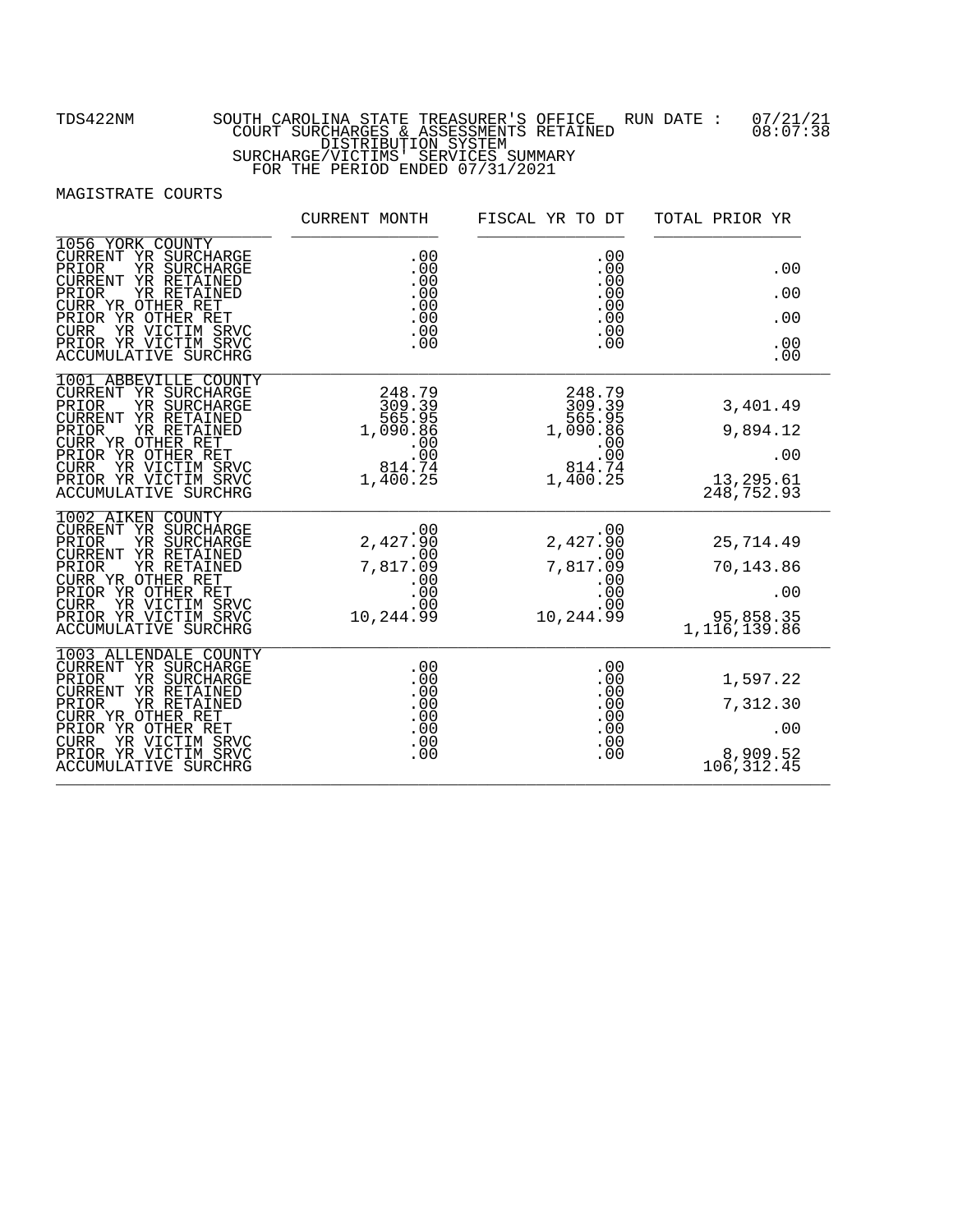|                                                                                                                                                                                                                                                         | CURRENT MONTH                                                                                                               | FISCAL YR TO DT                                                                                                                                | TOTAL PRIOR YR                                             |
|---------------------------------------------------------------------------------------------------------------------------------------------------------------------------------------------------------------------------------------------------------|-----------------------------------------------------------------------------------------------------------------------------|------------------------------------------------------------------------------------------------------------------------------------------------|------------------------------------------------------------|
| 1004 ANDERSON COUNTY<br>CURRENT YR SURCHARGE<br>PRIOR<br>YR SURCHARGE<br>CURRENT YR RETAINED<br>YR RETAINED<br>PRIOR<br>CURR YR OTHER RET<br>PRIOR YR OTHER RET<br>YR VICTIM SRVC<br><b>CURR</b><br>PRIOR YR VICTIM SRVC<br><b>ACCUMULATIVE SURCHRG</b> | 2, 365.45<br>1, 321.17<br>5, 722.20<br>3, 324.87<br>$\begin{array}{r} .00 \\ .00 \\ .00 \\ .087.65 \\ 4,646.04 \end{array}$ | 2, 365.45<br>1, 321.17<br>5, 722.20<br>3, 324.87<br>$\begin{array}{r} 0.00 \\ -0.00 \\ -0.00 \\ -0.087 \\ -0.04 \\ -0.04 \\ -0.04 \end{array}$ | 18,011.43<br>53,906.04<br>.00<br>71,917.47<br>1,186,584.41 |
| 1005 BAMBERG COUNTY<br>CURRENT YR SURCHARGE<br>PRIOR<br>YR SURCHARGE<br>CURRENT YR RETAINED<br>PRIOR<br>YR RETAINED<br>CURR YR OTHER RET<br>PRIOR YR OTHER RET<br><b>CURR</b><br>YR VICTIM SRVC<br>PRIOR YR VICTIM SRVC<br>ACCUMULATIVE SURCHRG         | 359.34<br>$54.82$<br>914.36<br>294.25<br>.00<br>$00$ :<br>1,273.70<br>359.07                                                | $\begin{array}{r} \hline 359.34 \\ 64.82 \\ 914.36 \\ 294.25 \\ .90 \\ \hline \end{array}$                                                     | 3,484.32<br>7,573.78<br>.00<br>11,058.10<br>122, 594.24    |
| 1006 BARNWELL COUNTY<br>CURRENT YR SURCHARGE<br>PRIOR<br>YR SURCHARGE<br>CURRENT YR RETAINED<br>PRIOR<br>YR RETAINED<br>CURR YR OTHER RET<br>PRIOR YR OTHER RET<br><b>CURR</b><br>YR VICTIM SRVC<br>PRIOR YR VICTIM SRVC<br>ACCUMULATIVE SURCHRG        | 500.00<br>$175.00$<br>$175.00$<br>820.75<br>520.18<br>.00<br>$00$ :<br>1,320.75<br>695.18                                   | 500.00<br>175.00<br>820.75<br>520.18<br>.00<br>$00$ :<br>1,320.75<br>695.18                                                                    | 3,644.01<br>9,198.36<br>.00<br>12,842.37<br>187,651.15     |
| 1007 BEAUFORT COUNTY<br>CURRENT YR SURCHARGE<br>YR SURCHARGE<br>PRIOR<br>CURRENT YR RETAINED<br>PRIOR<br>YR RETAINED<br>CURR YR OTHER RET<br>PRIOR YR OTHER RET<br>YR VICTIM SRVC<br><b>CURR</b><br>PRIOR YR VICTIM SRVC<br><b>ACCUMULATIVE SURCHRG</b> | 1,722.79<br>255.58<br>5,044.80<br>1,065.57<br>$500$<br>00.<br>6,767.59<br>1,321.15                                          | 1,722.79<br>255.58<br>5,044.80<br>1,065.57<br>$\begin{array}{r} 1,8893100 \\ -000 \\ -000 \\ 6,767.59 \\ 1,321.15 \end{array}$                 | 15,979.64<br>46,594.65<br>.00<br>62,574.29<br>949,979.15   |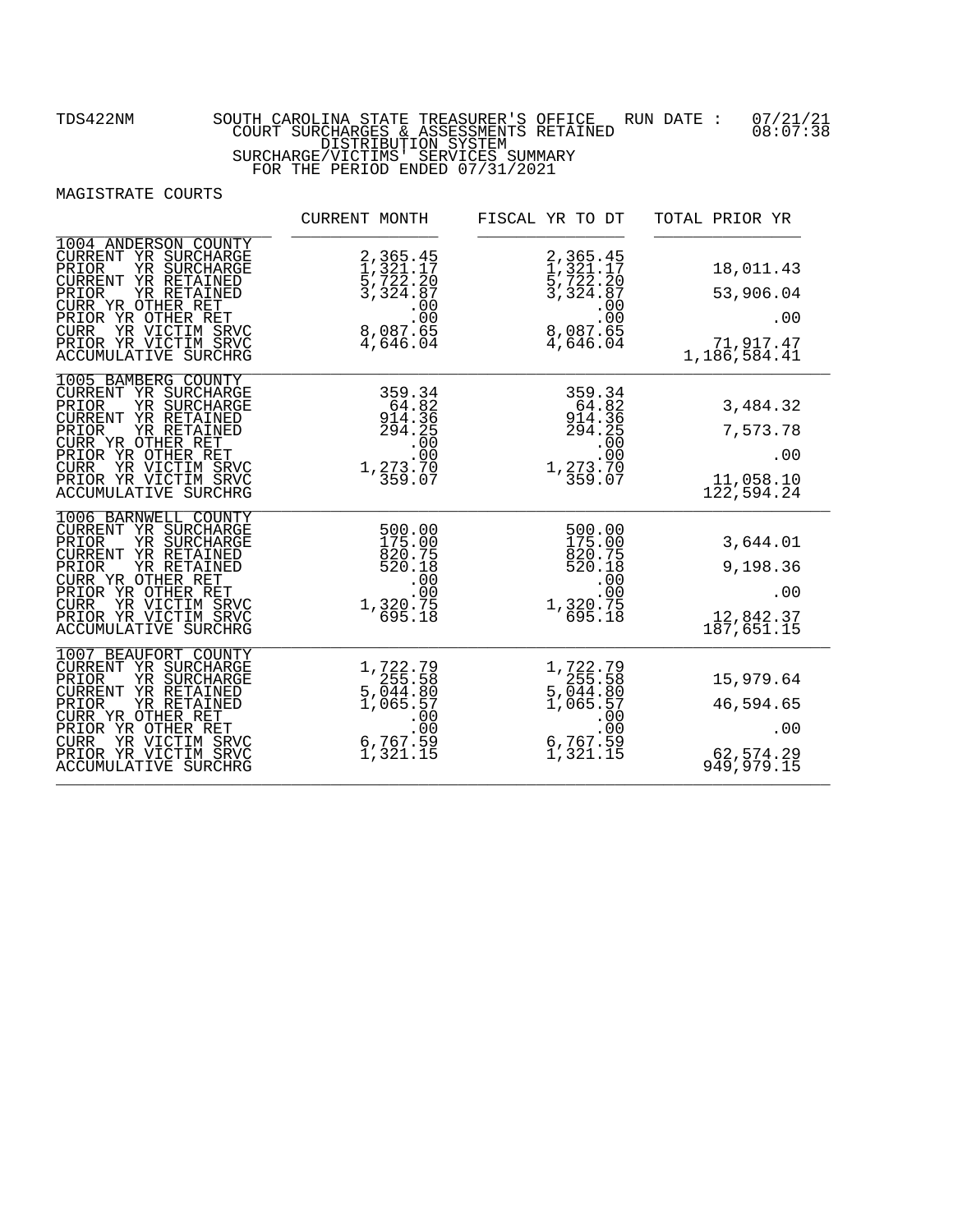|                                                                                                                                                                                                                                                         | CURRENT MONTH                                                                                                            | FISCAL YR TO DT                                                                                                                 | TOTAL PRIOR YR                                                |
|---------------------------------------------------------------------------------------------------------------------------------------------------------------------------------------------------------------------------------------------------------|--------------------------------------------------------------------------------------------------------------------------|---------------------------------------------------------------------------------------------------------------------------------|---------------------------------------------------------------|
| 1008 BERKELEY COUNTY<br>CURRENT YR SURCHARGE<br>PRIOR<br>YR SURCHARGE<br>CURRENT YR RETAINED<br>PRIOR<br>YR RETAINED<br>CURR YR OTHER RET<br>PRIOR YR OTHER RET<br>YR VICTIM SRVC<br><b>CURR</b><br>PRIOR YR VICTIM SRVC<br><b>ACCUMULATIVE SURCHRG</b> | 1,928.08<br>.00<br>4,046.84<br>$00.00$<br>00.00<br>$5,974.\tilde{9}\tilde{2}\ 00$<br>.00                                 | 1,928.08<br>.00<br>4,046.84<br>5,974.92<br>$\overline{00}$                                                                      | 21,069.62<br>38,740.52<br>128.38<br>59,938.52<br>1,262,920.86 |
| 1009 CALHOUN COUNTY<br>CURRENT YR SURCHARGE<br>PRIOR<br>YR SURCHARGE<br>CURRENT YR RETAINED<br>PRIOR<br>YR RETAINED<br>CURR YR OTHER RET<br>PRIOR YR OTHER RET<br><b>CURR</b><br>YR VICTIM SRVC<br>PRIOR YR VICTIM SRVC<br>ACCUMULATIVE SURCHRG         | 121.87<br>388.75<br>504.12<br>621.61<br>.00<br>00.<br>99.g25<br>1,010.36                                                 | 121.87<br>388.75<br>504.12<br>621.61<br>625.89<br>1,010.36                                                                      | 2,301.09<br>5,868.02<br>.00<br>8,169.11<br>92,653.96          |
| 1010 CHARLESTON COUNTY<br>CURRENT YR SURCHARGE<br>PRIOR<br>YR SURCHARGE<br>CURRENT YR RETAINED<br>PRIOR<br>YR RETAINED<br>CURR YR OTHER RET<br>PRIOR YR OTHER RET<br><b>CURR</b><br>YR VICTIM SRVC<br>PRIOR YR VICTIM SRVC<br>ACCUMULATIVE SURCHRG      | 1,925.11<br>4,248.07<br>6,390.69<br>10,342.57<br>$\begin{array}{r} .00 \\ .00 \\ .8 \\ .315.80 \end{array}$<br>14,603.48 | $1,925.11$<br>$4,248.07$<br>$6,390.69$<br>$10,342.57$<br>$\begin{array}{r}00 \\ .00 \\ .84 \\ .8715.80\end{array}$<br>14,603.48 | 30,890.19<br>68,162.74<br>102.71<br>99,155.64<br>1,999,914.32 |
| 1 CHEROKEE COUNTY<br>101<br>CURRENT YR SURCHARGE<br>YR SURCHARGE<br>PRIOR<br>CURRENT YR RETAINED<br>YR RETAINED<br>PRIOR<br>CURR YR OTHER RET<br>PRIOR YR OTHER RET<br>YR VICTIM SRVC<br><b>CURR</b><br>PRIOR YR VICTIM SRVC<br>ACCUMULATIVE SURCHRG    | 1,466.09<br>.00<br>4,033.89<br>25.68<br>5,525.66<br>.00                                                                  | 1,466.09<br>$4,033.\overline{89}$<br>25.68<br>$5,525.\overline{66}$<br>.00                                                      | 15,377.99<br>45,074.01<br>141.22<br>60,593.22<br>600,707.85   |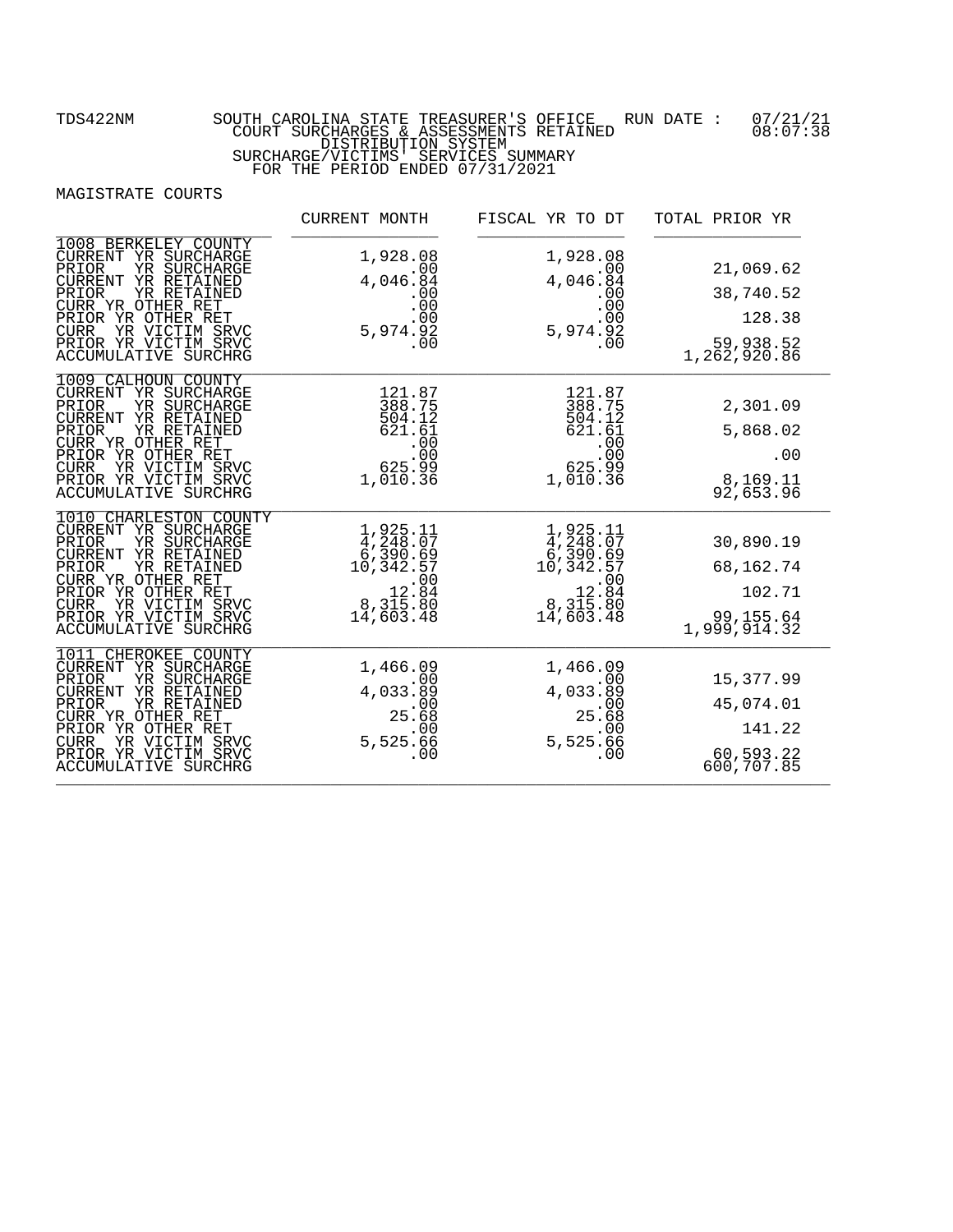|                                                                                                                                                                                                                                                            | CURRENT MONTH                                                                                                                  | FISCAL YR TO DT                                                                                                               | TOTAL PRIOR YR                                          |
|------------------------------------------------------------------------------------------------------------------------------------------------------------------------------------------------------------------------------------------------------------|--------------------------------------------------------------------------------------------------------------------------------|-------------------------------------------------------------------------------------------------------------------------------|---------------------------------------------------------|
| 1012 CHESTER COUNTY<br>CURRENT YR SURCHARGE<br>PRIOR<br>YR SURCHARGE<br>CURRENT YR RETAINED<br>YR RETAINED<br>PRIOR<br>CURR YR OTHER RET<br>PRIOR YR OTHER RET<br>YR VICTIM SRVC<br><b>CURR</b><br>PRIOR YR VICTIM SRVC<br>ACCUMULATIVE SURCHRG            | 632.83<br>96.93<br>$2,524.34$<br>$1,134.03$<br>$\begin{array}{r} 1,15 \\ .00 \\ .00 \\ .00 \\ .157.17 \\ 1,230.96 \end{array}$ | 632.83<br>96.93<br>$2,524.34$<br>$1,134.03$<br>$\begin{array}{r} 1,1511.00 \\ .00 \\ .00 \\ 3,157.17 \\ 1,230.96 \end{array}$ | 6,783.10<br>23,854.58<br>.00<br>30,637.68<br>309,115.25 |
| 1013 CHESTERFIELD COUNTY<br>CURRENT YR SURCHARGE<br>PRIOR<br>YR SURCHARGE<br>CURRENT YR RETAINED<br>PRIOR<br>YR RETAINED<br>CURR YR OTHER RET<br>PRIOR YR OTHER RET<br><b>CURR</b><br>YR VICTIM SRVC<br>PRIOR YR VICTIM SRVC<br>ACCUMULATIVE SURCHRG       | 887.74<br>130.63<br>3,026.24<br>276.07<br>.00<br>00:<br>3,913.98<br>406.70                                                     | 887.74<br>130.63<br>3,026.24<br>276.07<br>.00<br>00:<br>88: 119, 3<br>406.70                                                  | 5,332.86<br>12,138.69<br>.00<br>17,471.55<br>520,299.25 |
| 1014 CLARENDON COUNTY<br>CURRENT YR SURCHARGE<br>PRIOR<br>YR SURCHARGE<br>CURRENT YR RETAINED<br>PRIOR<br>YR RETAINED<br>CURR YR OTHER RET<br>PRIOR YR OTHER RET<br><b>CURR</b><br>YR VICTIM SRVC<br>PRIOR YR VICTIM SRVC<br>ACCUMULATIVE SURCHRG          | 1,155.91<br>$\begin{array}{r} 74.81 \\ 2,678.85 \\ 545.33 \end{array}$<br>.00<br>3,834.76<br>620.14                            | 1,155.91<br>$74.81$<br>2,678.85<br>545.33<br>$00$<br>00.<br>3,834.76<br>620.14                                                | 8,140.38<br>18,721.86<br>.00<br>26,862.24<br>375,554.56 |
| 1015 COLLETON COUNTY<br>CURRENT YR SURCHARGE<br>YR SURCHARGE<br>PRIOR<br>YR RETAINED<br><b>CURRENT</b><br>YR RETAINED<br>PRIOR<br>CURR YR OTHER RET<br>PRIOR YR OTHER RET<br>YR VICTIM SRVC<br><b>CURR</b><br>PRIOR YR VICTIM SRVC<br>ACCUMULATIVE SURCHRG | 777.05<br>712.50<br>$\begin{array}{r} 712.50 \\ 1,616.69 \\ 1,643.42 \\ \hline \end{array}$<br>$2,393.74$<br>2,393.74          | 777.05<br>712.50<br>$1,6\overline{16}.69$<br>1,643.42<br>$2,393.74$<br>2,393.74                                               | 8,958.03<br>19,978.10<br>.00<br>28,936.13<br>672,844.34 |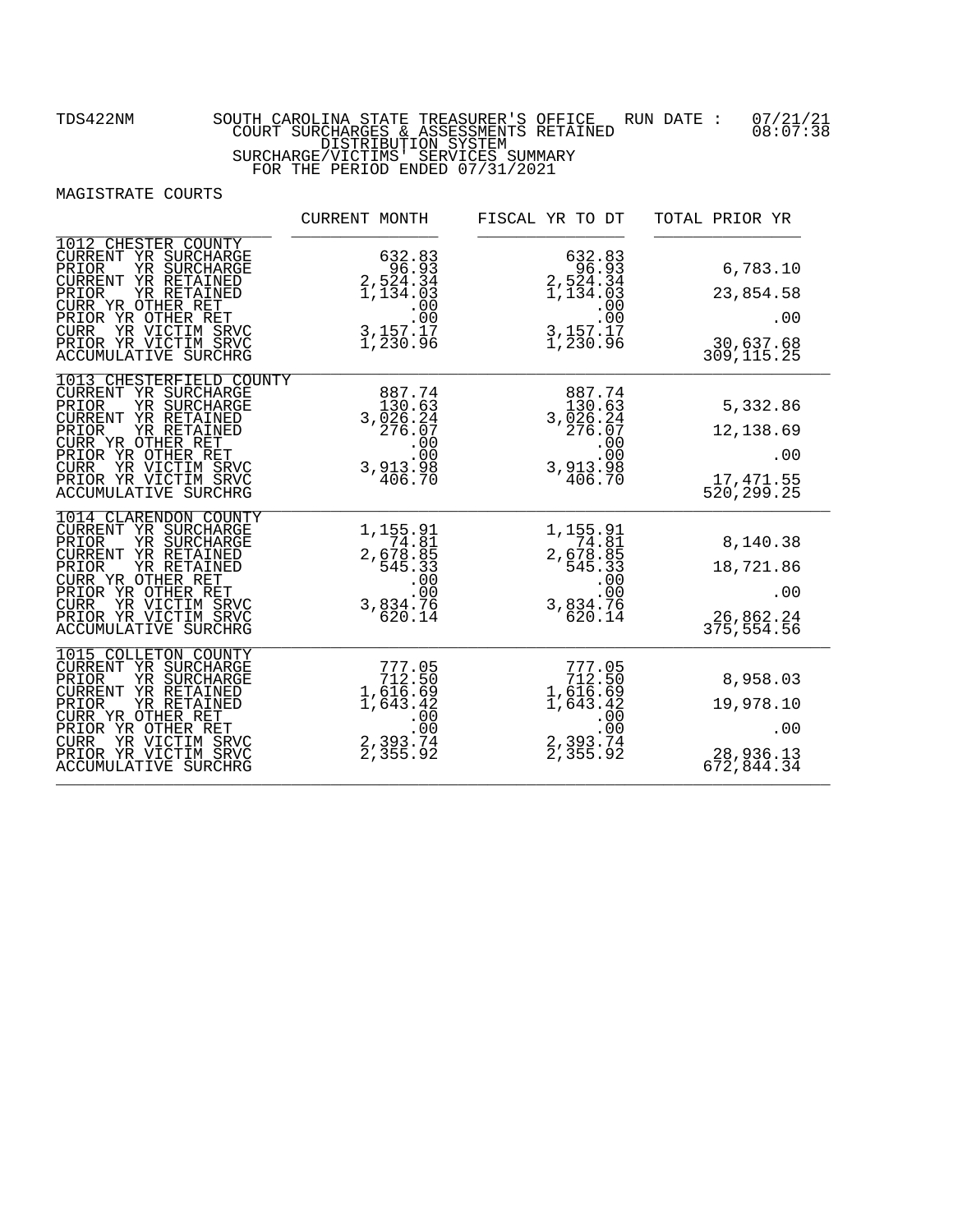|                                                                                                                                                                                                                                                           | CURRENT MONTH                                                                                                                  | FISCAL YR TO DT                                                                                                                          | TOTAL PRIOR YR                                             |
|-----------------------------------------------------------------------------------------------------------------------------------------------------------------------------------------------------------------------------------------------------------|--------------------------------------------------------------------------------------------------------------------------------|------------------------------------------------------------------------------------------------------------------------------------------|------------------------------------------------------------|
| 1016 DARLINGTON COUNTY<br>CURRENT YR SURCHARGE<br>PRIOR<br>YR SURCHARGE<br>CURRENT YR RETAINED<br>YR RETAINED<br>PRIOR<br>CURR YR OTHER RET<br>PRIOR YR OTHER RET<br>YR VICTIM SRVC<br><b>CURR</b><br>PRIOR YR VICTIM SRVC<br><b>ACCUMULATIVE SURCHRG</b> | 514.03<br>$566.40$<br>3, 144.54<br>1, 590.37<br>$\begin{array}{r} 1,555 \ 0.00 \ 3,658.57 \ 2,156.77 \ \end{array}$            | 514.03<br>$566.40$<br>3, 144.54<br>1, 590.37<br>$\begin{array}{r} 1,999 \cdot 0.00 \\ .00 \\ .00 \\ .07 \\ .57 \\ .156.77 \end{array}$   | 6,869.19<br>29,909.03<br>.00<br>36,778.22<br>425,345.09    |
| 1017 DILLON COUNTY<br>CURRENT YR SURCHARGE<br>PRIOR<br>YR SURCHARGE<br><b>CURRENT</b><br>YR RETAINED<br>PRIOR<br>YR RETAINED<br>CURR YR OTHER RET<br>PRIOR YR OTHER RET<br><b>CURR</b><br>YR VICTIM SRVC<br>PRIOR YR VICTIM SRVC<br>ACCUMULATIVE SURCHRG  | 1,254.50<br>679.32<br>1,958.38<br>2,866.51<br>$\begin{array}{r} 2,888 \\ -0.00 \\ -0.00 \\ -3,212.88 \\ -3,545.83 \end{array}$ | $1, 254.50$<br>$679.32$<br>$1, 958.38$<br>$2, 866.51$<br>$\begin{array}{r} 2,888 \\ -0.00 \\ -0.00 \\ -3,212.88 \\ 3,545.83 \end{array}$ | 3,222.35<br>16,081.56<br>.00<br>19,303.91<br>268,120.86    |
| 1018 DORCHESTER COUNTY<br>CURRENT YR SURCHARGE<br>PRIOR<br>YR SURCHARGE<br>CURRENT YR RETAINED<br>PRIOR<br>YR RETAINED<br>CURR YR OTHER RET<br>PRIOR YR OTHER RET<br><b>CURR</b><br>YR VICTIM SRVC<br>PRIOR YR VICTIM SRVC<br>ACCUMULATIVE SURCHRG        | 1,664.41<br>.00<br>5,071.99<br>00.0<br>.00<br>6,736.40<br>.00                                                                  | 1,664.41<br>.00<br>5,071.99<br>00.0<br>.00<br>6,736.40<br>.00                                                                            | 13,068.65<br>46,408.86<br>.00<br>59, 477.51<br>684, 373.18 |
| 1019 EDGEFIELD COUNTY<br>CURRENT YR SURCHARGE<br>YR SURCHARGE<br>PRIOR<br>CURRENT<br>YR RETAINED<br>PRIOR<br>YR RETAINED<br>CURR YR OTHER RET<br>PRIOR YR OTHER RET<br>YR VICTIM SRVC<br><b>CURR</b><br>PRIOR YR VICTIM SRVC<br>ACCUMULATIVE SURCHRG      | 897.65<br>602.45<br>1,336.89<br>1,122.83<br>$2, 234.54$<br>1,725.28                                                            | 897.65<br>602.45<br>1,336.89<br>1,122.83<br>$2, 234.54$<br>1,725.28                                                                      | 7,679.79<br>16,928.96<br>.00<br>24,608.75<br>254,002.17    |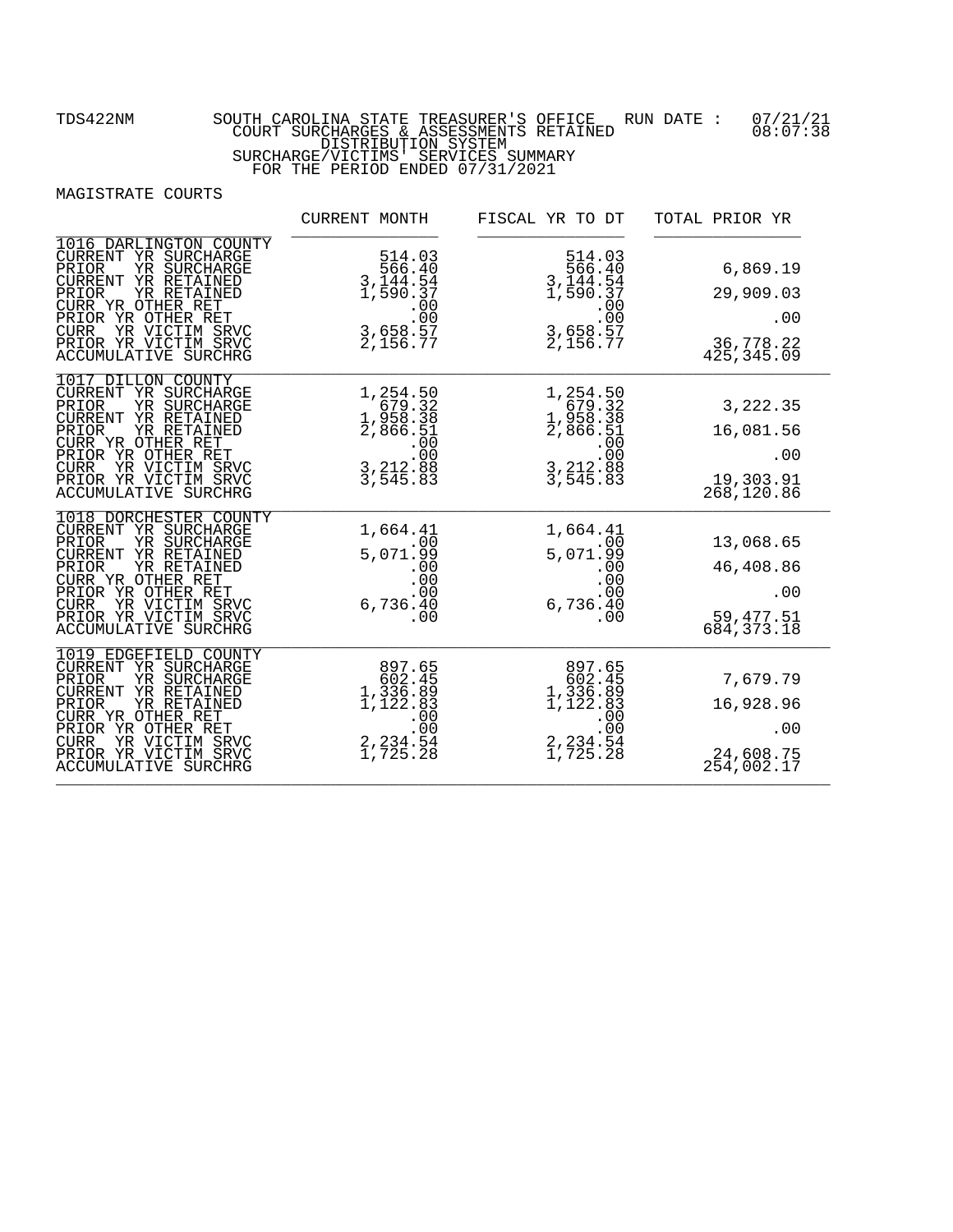|                                                                                                                                                                                                                                                          | CURRENT MONTH                                                                                                                      | FISCAL YR TO DT                                                                                                              | TOTAL PRIOR YR                                               |
|----------------------------------------------------------------------------------------------------------------------------------------------------------------------------------------------------------------------------------------------------------|------------------------------------------------------------------------------------------------------------------------------------|------------------------------------------------------------------------------------------------------------------------------|--------------------------------------------------------------|
| 1020 FAIRFIELD COUNTY<br>CURRENT YR SURCHARGE<br>PRIOR<br>YR SURCHARGE<br>CURRENT YR RETAINED<br>YR RETAINED<br>PRIOR<br>CURR YR OTHER RET<br>PRIOR YR OTHER RET<br>YR VICTIM SRVC<br><b>CURR</b><br>PRIOR YR VICTIM SRVC<br><b>ACCUMULATIVE SURCHRG</b> | 376.00<br>202.64<br>1,909.59<br>696.52<br>$2, 285.59$<br>00.<br>899.16                                                             | 376.00<br>202.64<br>1,909.59<br>696.52<br>$2, 285.59$<br>00.<br>899.16                                                       | 4,156.39<br>14,441.07<br>.00<br>18,597.46<br>418,543.15      |
| 1021 FLORENCE COUNTY<br>CURRENT YR SURCHARGE<br>PRIOR<br>YR SURCHARGE<br>CURRENT YR RETAINED<br>PRIOR<br>YR RETAINED<br>CURR YR OTHER RET<br>PRIOR YR OTHER RET<br>YR VICTIM SRVC<br><b>CURR</b><br>PRIOR YR VICTIM SRVC<br>ACCUMULATIVE SURCHRG         | 1,510.43<br>610.82<br>5,307.87<br>2,124.58<br>$\begin{array}{r} 7.2 \rightarrow 0.00 \\ .00 \\ .00 \\ .00 \\ 2,735.40 \end{array}$ | 1,510.43<br>610.82<br>5,307.87<br>2,124.58<br>$\begin{array}{r} 2,1211.00 \\ .00 \\ .00 \\ 6,818.30 \\ 2,735.40 \end{array}$ | 18,991.02<br>60,685.22<br>.00<br>79,676.24<br>2,095,404.86   |
| 1022 GEORGETOWN COUNTY<br>CURRENT YR SURCHARGE<br>PRIOR<br>YR SURCHARGE<br>CURRENT YR RETAINED<br>PRIOR<br>YR RETAINED<br>CURR YR OTHER RET<br>PRIOR YR OTHER RET<br><b>CURR</b><br>YR VICTIM SRVC<br>PRIOR YR VICTIM SRVC<br>ACCUMULATIVE SURCHRG       | 90.00<br>9,970.ĭ5<br>2,087.35<br>$9,970.15$<br>0,177.97                                                                            | 00<br>90.62<br>9,970.15<br>2,087.35<br>$\begin{array}{r} 2,8871.00 \\ .00 \\ .00 \\ .09 \\ 2,177.97 \end{array}$             | 5,078.41<br>78,446.87<br>.00<br>83,525.28<br>1,068,202.04    |
| 1023 GREENVILLE COUNTY<br>CURRENT YR SURCHARGE<br>YR SURCHARGE<br>PRIOR<br>CURRENT YR RETAINED<br>YR RETAINED<br>PRIOR<br>CURR YR OTHER RET<br>PRIOR YR OTHER RET<br>YR VICTIM SRVC<br><b>CURR</b><br>PRIOR YR VICTIM SRVC<br>ACCUMULATIVE SURCHRG       | 4, 390.39<br>1, 144.79<br>$20,058.76$<br>6,015.65<br>00.<br>.00.00<br>24,449.15<br>7,160.44                                        | 4, 390. 39<br>1, 144. 79<br>$2\overline{0}$ , 058.76<br>6,015.65<br>$.00$<br>.00<br>24,449.15<br>7,160.44                    | 52,951.86<br>174,426.77<br>.00<br>227,378.63<br>2,992,468.35 |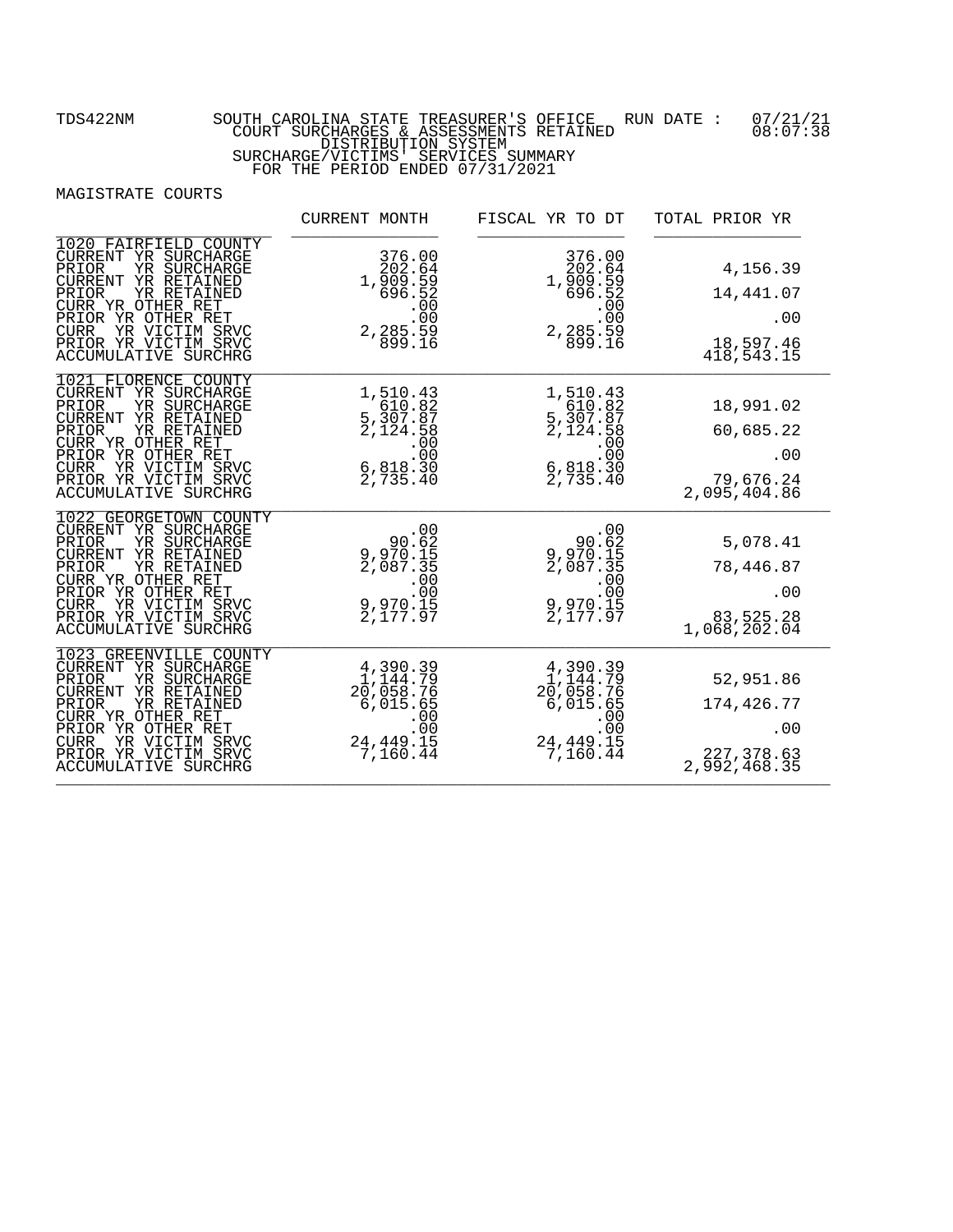|                                                                                                                                                                                                                                                          | CURRENT MONTH                                                                                        | FISCAL YR TO DT                                                                                                                  | TOTAL PRIOR YR                                                        |
|----------------------------------------------------------------------------------------------------------------------------------------------------------------------------------------------------------------------------------------------------------|------------------------------------------------------------------------------------------------------|----------------------------------------------------------------------------------------------------------------------------------|-----------------------------------------------------------------------|
| 1024 GREENWOOD COUNTY<br>CURRENT YR SURCHARGE<br>PRIOR<br>YR SURCHARGE<br>CURRENT YR RETAINED<br>YR RETAINED<br>PRIOR<br>CURR YR OTHER RET<br>PRIOR YR OTHER RET<br>YR VICTIM SRVC<br><b>CURR</b><br>PRIOR YR VICTIM SRVC<br>ACCUMULATIVE SURCHRG        | 1,409.02<br>$\frac{1}{3}, \frac{292}{741}.00$<br>3, 037.91<br>.00.00<br>5,150.02<br>4,330.53         | 1,409.02<br>$\frac{1}{2}, \frac{2}{2}, \frac{2}{6}, \frac{2}{2}$<br>3,741.00<br>3,037.91<br>$5, 00$<br>5, 150.00<br>4, 330.53    | 12,996.42<br>34,045.70<br>.00<br>47,042.12<br>551,836.37              |
| 1025 HAMPTON COUNTY<br>CURRENT YR SURCHARGE<br>YR SURCHARGE<br>PRIOR<br>CURRENT YR RETAINED<br>PRIOR<br>YR RETAINED<br>CURR YR OTHER RET<br>PRIOR YR OTHER RET<br><b>CURR</b><br>YR VICTIM SRVC<br>PRIOR YR VICTIM SRVC<br>ACCUMULATIVE SURCHRG          | 1,309.72<br>$\begin{array}{r} 2,82.87 \\ 3,697.06 \\ 1,130.65 \end{array}$<br>$5,006.78$<br>1,213.52 | 1, 309.72<br>82.87<br>3, 697.06<br>1, 130.65<br>$\begin{array}{r} 1,153 \ .00 \ .00 \ .00 \ .9 \ .01 \ .213 \ .52 \ \end{array}$ | 3,933.61<br>15,722.08<br>.00<br>19,655.69<br>252,787.28               |
| 1026 HORRY COUNTY<br>CURRENT YR SURCHARGE<br>YR SURCHARGE<br>PRIOR<br>CURRENT YR RETAINED<br>PRIOR<br>YR RETAINED<br>CURR YR OTHER RET<br>PRIOR YR OTHER RET<br>YR VICTIM SRVC<br><b>CURR</b><br>PRIOR YR VICTIM SRVC<br>ACCUMULATIVE SURCHRG            | 5,719.28<br>8,541.68<br>26,277.70<br>12,984.00<br>1,027.04<br>1,205.12<br>34,205.12<br>22,552.72     | 5,719.28<br>8,541.68<br>26,277.70<br>26,277.70<br>12,984.00<br>1,027.04<br>34,205.12<br>32,552.72                                | 60,442.85<br>109,159.76<br>19,394.55<br>188, 997.16<br>2, 215, 947.12 |
| 1027 JASPER COUNTY<br>CURRENT YR SURCHARGE<br>YR SURCHARGE<br>PRIOR<br><b>CURRENT</b><br>YR RETAINED<br>PRIOR<br>YR RETAINED<br>CURR YR OTHER RET<br>PRIOR YR OTHER RET<br><b>CURR</b><br>YR VICTIM SRVC<br>PRIOR YR VICTIM SRVC<br>ACCUMULATIVE SURCHRG | 1,032.12<br>81.68<br>2,676.61<br>537.46<br>$00$<br>00.<br>3,798.73<br>619.14                         | 1,032.12<br>81.68<br>$2,676.61$<br>537.46<br>$00$<br>00.<br>3,708.73<br>619.14                                                   | 4,167.00<br>21,762.33<br>.00<br>25,929.33<br>281,974.34               |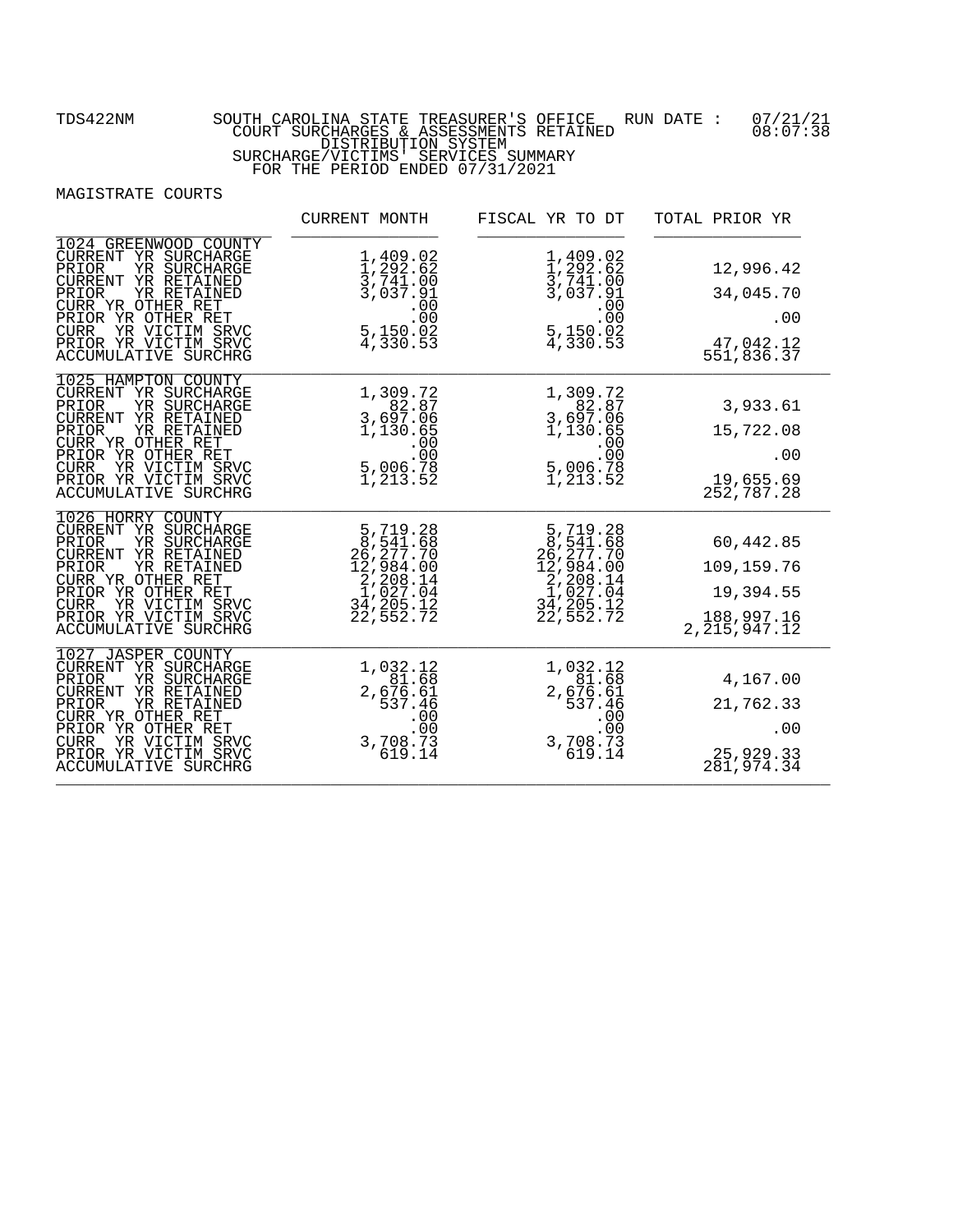|                                                                                                                                                                                                                                                        | CURRENT MONTH                                                                                             | FISCAL YR TO DT                                                                             | TOTAL PRIOR YR                                               |
|--------------------------------------------------------------------------------------------------------------------------------------------------------------------------------------------------------------------------------------------------------|-----------------------------------------------------------------------------------------------------------|---------------------------------------------------------------------------------------------|--------------------------------------------------------------|
| 1028 KERSHAW COUNTY<br>CURRENT YR SURCHARGE<br>PRIOR<br>YR SURCHARGE<br>CURRENT YR RETAINED<br>PRIOR<br>YR RETAINED<br>CURR YR OTHER RET<br>PRIOR YR OTHER RET<br>YR VICTIM SRVC<br><b>CURR</b><br>PRIOR YR VICTIM SRVC<br><b>ACCUMULATIVE SURCHRG</b> | 1,852.89<br>295.83<br>3,196.95<br>645.97<br>$5,049.84$<br>941.80                                          | 1,852.89<br>295.83<br>3,196.95<br>645.97<br>$5,049.84$<br>941.80                            | 13,891.50<br>29, 314.75<br>.00<br>43,206.25<br>781,540.47    |
| 1029 LANCASTER COUNTY<br>CURRENT YR SURCHARGE<br>PRIOR<br>YR SURCHARGE<br>CURRENT YR RETAINED<br>PRIOR<br>YR RETAINED<br>CURR YR OTHER RET<br>PRIOR YR OTHER RET<br>YR VICTIM SRVC<br><b>CURR</b><br>PRIOR YR VICTIM SRVC<br>ACCUMULATIVE SURCHRG      | 326:73<br>$.00$<br>804.35<br>.00<br>$.00$<br>.00<br>$1,131.\tilde{0}\bar{8}$                              | 326:73<br>$.00$<br>804.35<br>00.<br>00.<br>00.<br>1,131.08                                  | 12, 127.61<br>20,104.15<br>320.95<br>32,552.71<br>644,775.72 |
| 1030 LAURENS COUNTY<br>CURRENT YR SURCHARGE<br>PRIOR<br>YR SURCHARGE<br>CURRENT YR RETAINED<br>PRIOR<br>YR RETAINED<br>CURR YR OTHER RET<br>PRIOR YR OTHER RET<br>YR VICTIM SRVC<br><b>CURR</b><br>PRIOR YR VICTIM SRVC<br>ACCUMULATIVE SURCHRG        | $1,335.29$<br>$778.76$<br>$3,863.79$<br>$2,640.29$<br>$000$<br>$5,199.08$<br>$3,419.05$                   | 1, 335.29<br>778.76<br>3, 863.79<br>2, 640.29<br>$5,199.08$<br>3,419.05                     | 17,639.92<br>40, 316. 33<br>.00<br>57,956.25<br>587,493.27   |
| 1031 LEE COUNTY<br>CURRENT YR SURCHARGE<br>YR SURCHARGE<br>PRIOR<br>CURRENT YR RETAINED<br>PRIOR<br>YR RETAINED<br>CURR YR OTHER RET<br>PRIOR YR OTHER RET<br>YR VICTIM SRVC<br><b>CURR</b><br>PRIOR YR VICTIM SRVC<br><b>ACCUMULATIVE SURCHRG</b>     | 326.02<br>130.19<br>1, $\frac{1}{355}$ , 73<br>565.85<br>.00<br>.00<br>$2,181.75$<br>00.<br>00.<br>696.04 | 326.02<br>130.19<br>$1,855.73$<br>565.735<br>.00.00<br>$.00$<br>$0.0$<br>2,181.75<br>696.04 | 3,199.29<br>12,055.19<br>.00<br>15,254.48<br>219,308.77      |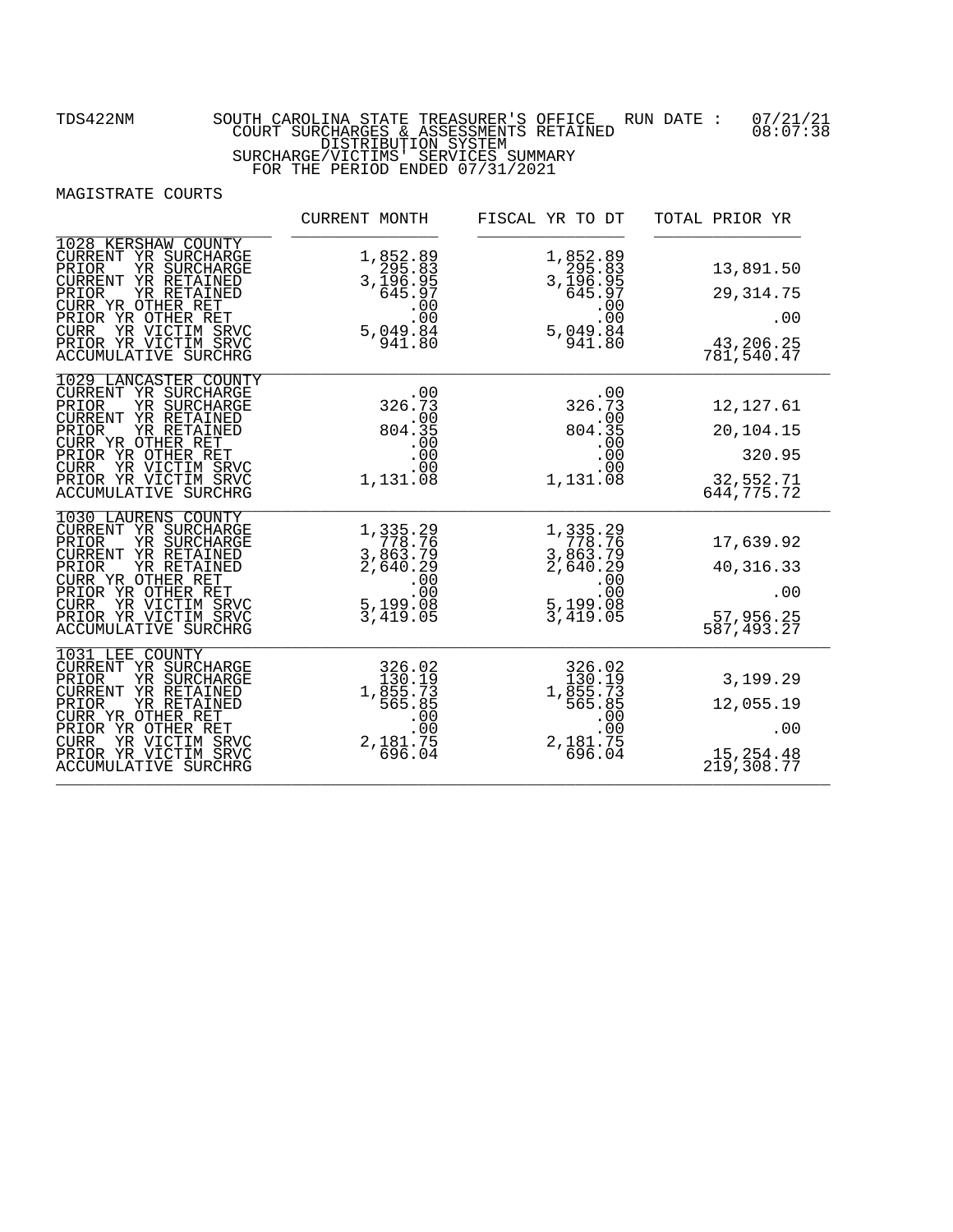|                                                                                                                                                                                                                                                          | CURRENT MONTH                                                                                     | FISCAL YR TO DT                                                                                                                                 | TOTAL PRIOR YR                                                 |
|----------------------------------------------------------------------------------------------------------------------------------------------------------------------------------------------------------------------------------------------------------|---------------------------------------------------------------------------------------------------|-------------------------------------------------------------------------------------------------------------------------------------------------|----------------------------------------------------------------|
| 1032 LEXINGTON COUNTY<br>CURRENT YR SURCHARGE<br>PRIOR<br>YR SURCHARGE<br>CURRENT YR RETAINED<br>YR RETAINED<br>PRIOR<br>CURR YR OTHER RET<br>PRIOR YR OTHER RET<br>YR VICTIM SRVC<br><b>CURR</b><br>PRIOR YR VICTIM SRVC<br><b>ACCUMULATIVE SURCHRG</b> |                                                                                                   | .00                                                                                                                                             | 31,202.57<br>105,024.70<br>.00<br>136, 227. 27<br>1,461,286.52 |
| 1033 MCCORMICK COUNTY<br>CURRENT YR SURCHARGE<br>PRIOR<br>YR SURCHARGE<br>CURRENT YR RETAINED<br>PRIOR<br>YR RETAINED<br>CURR YR OTHER RET<br>PRIOR YR OTHER RET<br>YR VICTIM SRVC<br><b>CURR</b><br>PRIOR YR VICTIM SRVC<br><b>ACCUMULATIVE SURCHRG</b> | $\frac{21}{382}$<br>$\frac{382}{293}$<br>$\frac{00}{100}$<br>$\frac{891}{493}$<br>$\frac{35}{37}$ | 508.46<br>200.34<br>382.89<br>293.03<br>$.00$<br>$891.35$<br>$493.37$                                                                           | 7,056.73<br>5,181.47<br>.00<br>12, 238.20<br>238, 957.50       |
| 1034 MARION COUNTY<br>CURRENT YR SURCHARGE<br>PRIOR<br>YR SURCHARGE<br>CURRENT YR RETAINED<br>PRIOR<br>YR RETAINED<br>CURR YR OTHER RET<br>PRIOR YR OTHER RET<br>YR VICTIM SRVC<br><b>CURR</b><br>PRIOR YR VICTIM SRVC<br>ACCUMULATIVE SURCHRG           | 358.58<br>275.92<br>909.03<br>289.64<br>.00<br>$00$ :<br>1,267.61<br>565.56                       | $\begin{array}{r} \hline \text{358.58} \\ \text{375.92} \\ \text{909.03} \\ \text{909.64} \\ \text{289.64} \\ \text{0} \\ \text{0} \end{array}$ | 3,882.53<br>9,470.95<br>.00<br>13, 353. 48<br>424, 001. 67     |
| 1035 MARLBORO COUNTY<br>CURRENT YR SURCHARGE<br>YR SURCHARGE<br>PRIOR<br>CURRENT YR RETAINED<br>PRIOR<br>YR RETAINED<br>CURR YR OTHER RET<br>PRIOR YR OTHER RET<br>YR VICTIM SRVC<br><b>CURR</b><br>PRIOR YR VICTIM SRVC<br><b>ACCUMULATIVE SURCHRG</b>  | $298.24$<br>$1.99$<br>$1,310.98$<br>$284.69$<br>$1,609.22$<br>286.68                              | $298.24$<br>$1.99$<br>$1,310.98$<br>$284.69$<br>$1,609.22$<br>286.68                                                                            | 1,969.32<br>8,700.26<br>.00<br>10,669.58<br>206, 209.52        |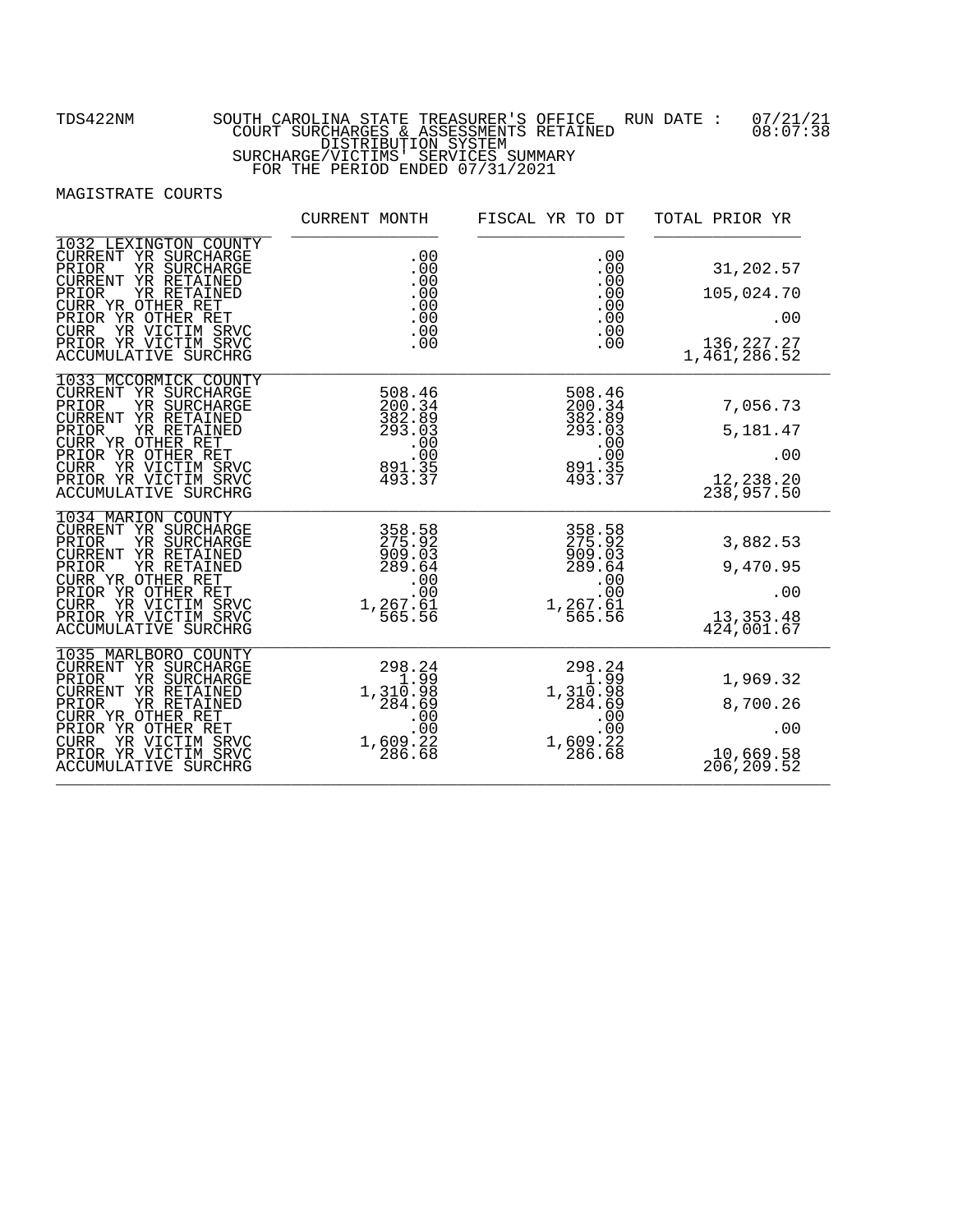|                                                                                                                                                                                                                                                          | CURRENT MONTH                                                                                            | FISCAL YR TO DT                                                             | TOTAL PRIOR YR                                             |
|----------------------------------------------------------------------------------------------------------------------------------------------------------------------------------------------------------------------------------------------------------|----------------------------------------------------------------------------------------------------------|-----------------------------------------------------------------------------|------------------------------------------------------------|
| 1036 NEWBERRY COUNTY<br>CURRENT YR SURCHARGE<br>YR SURCHARGE<br>PRIOR<br><b>CURRENT</b><br>YR RETAINED<br>YR RETAINED<br>PRIOR<br>CURR YR OTHER RET<br>PRIOR YR OTHER RET<br>CURR YR VICTIM SRVC<br>PRIOR YR VICTIM SRVC<br>ACCUMULATIVE SURCHRG         | .00<br>00:<br>3,816.47<br>3,079.37<br>$\begin{array}{r} 3,815 \ .00 \\ 3,816.47 \\ 3,079.37 \end{array}$ | .00<br>00 :<br>3,816 : 47 ;<br>3,079 : 37<br>.00.00<br>3,816.47<br>3,079.37 | 940.13<br>30,628.22<br>.00<br>31,568.35<br>353,738.80      |
| 1037 OCONEE COUNTY<br>CURRENT YR SURCHARGE<br>YR SURCHARGE<br>PRIOR<br>YR RETAINED<br><b>CURRENT</b><br>PRIOR<br>YR RETAINED<br>CURR YR OTHER RET<br>PRIOR YR OTHER RET<br><b>CURR</b><br>YR VICTIM SRVC<br>PRIOR YR VICTIM SRVC<br>ACCUMULATIVE SURCHRG | 2,502.66<br>2,057.32<br>2,624.03<br>2,328.92<br>$5,126.69$<br>4,386.24                                   | 2,502.66<br>2,057.32<br>2,624.03<br>2,328.92<br>$5,126.69$<br>4,386.24      | 23,735.36<br>29,492.86<br>.00<br>53, 228.22<br>857, 614.44 |
| 1038 ORANGEBURG COUNTY<br>CURRENT YR SURCHARGE<br>PRIOR<br>YR SURCHARGE<br>CURRENT YR RETAINED<br>PRIOR<br>YR RETAINED<br>CURR YR OTHER RET<br>PRIOR YR OTHER RET<br><b>CURR</b><br>YR VICTIM SRVC<br>PRIOR YR VICTIM SRVC<br>ACCUMULATIVE SURCHRG       | 1,462.44<br>1,485.28<br>3,575.75<br>5,248.88<br>5,038.19<br>6,734.16                                     | 1,462.44<br>1,485.28<br>3,575.75<br>5,248.88<br>$5,038.19$<br>6,734.16      | 11,099.00<br>32, 265.55<br>.00<br>43,364.55<br>597,802.78  |
| 1039 PICKENS COUNTY<br>CURRENT YR SURCHARGE<br>YR SURCHARGE<br>PRIOR<br>YR RETAINED<br>CURRENT<br>PRIOR<br>YR RETAINED<br>CURR YR OTHER RET<br>PRIOR YR OTHER RET<br><b>CURR</b><br>YR VICTIM SRVC<br>PRIOR YR VICTIM SRVC<br>ACCUMULATIVE SURCHRG       | 1,055.42<br>1,407.81<br>1,710.81<br>1,590.72<br>$2,766.23$<br>2,998.53                                   | 1,055.42<br>1,407.81<br>1,710.81<br>1,590.72<br>$2,766.23$<br>2,998.53      | 14,687.88<br>17,028.12<br>.00<br>31,716.00<br>782,149.28   |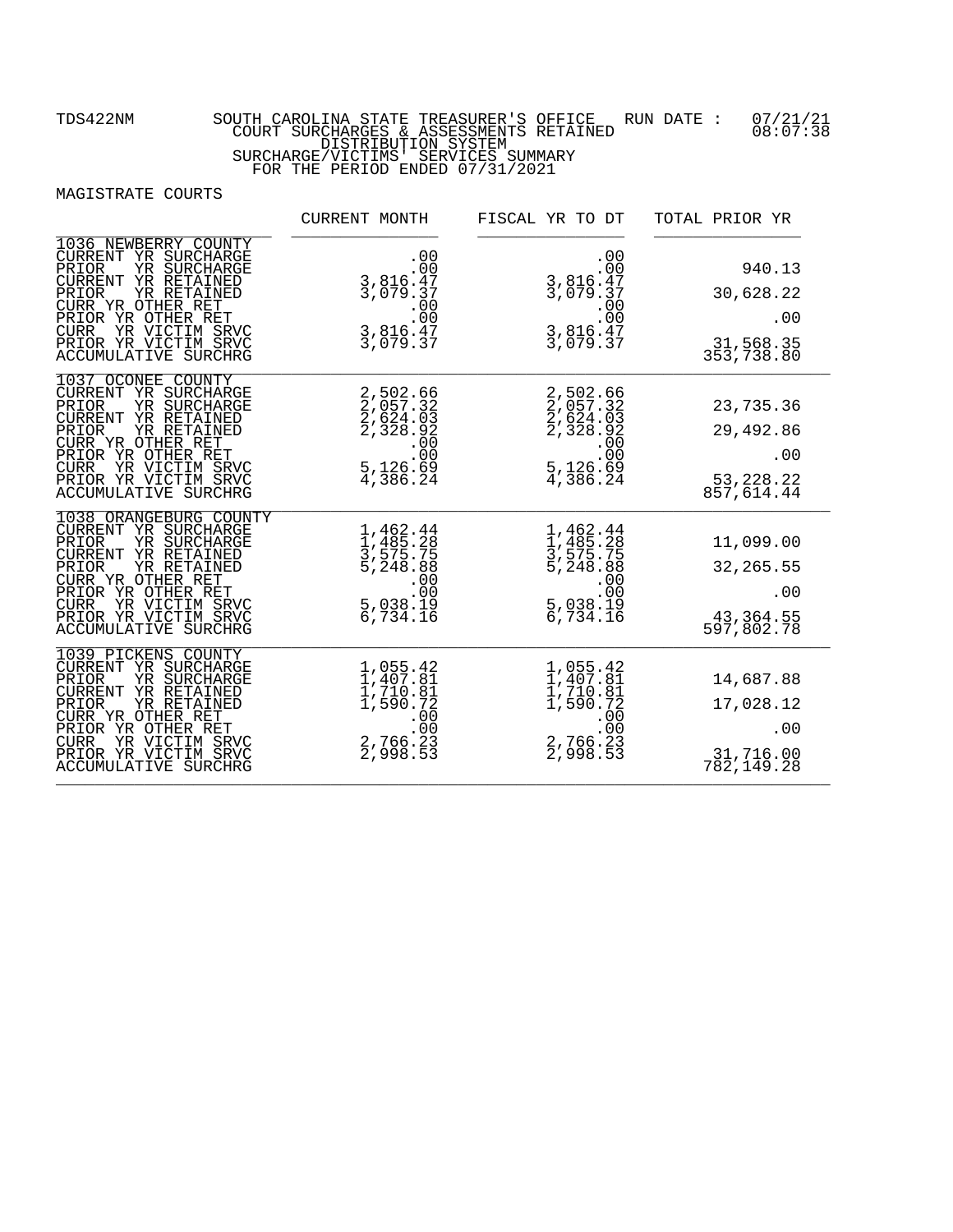|                                                                                                                                                                                                                                                          | CURRENT MONTH                                                                                                            | FISCAL YR TO DT                                                                                                      | TOTAL PRIOR YR                                                 |
|----------------------------------------------------------------------------------------------------------------------------------------------------------------------------------------------------------------------------------------------------------|--------------------------------------------------------------------------------------------------------------------------|----------------------------------------------------------------------------------------------------------------------|----------------------------------------------------------------|
| 1040 RICHLAND COUNTY<br>CURRENT YR SURCHARGE<br>PRIOR<br>YR SURCHARGE<br>CURRENT YR RETAINED<br>YR RETAINED<br>PRIOR<br>CURR YR OTHER RET<br>PRIOR YR OTHER RET<br>YR VICTIM SRVC<br><b>CURR</b><br>PRIOR YR VICTIM SRVC<br><b>ACCUMULATIVE SURCHRG</b>  | 1,376.24<br>744.38<br>$6,874.78$<br>3,792.946<br>308.16<br>308.16<br>8,559.18<br>4,550.16                                | 1,376.24<br>$7744.38$<br>$6,874.78$<br>$308.164$<br>$559.184$<br>$6,559.184$<br>$759.184$<br>$8,559.186$<br>4,550.16 | 10,262.11<br>40,612.62<br>731.88<br>51,606.61<br>2,471,801.51  |
| 1041 SALUDA COUNTY<br>CURRENT YR SURCHARGE<br>PRIOR<br>YR SURCHARGE<br>CURRENT YR RETAINED<br>PRIOR<br>YR RETAINED<br>CURR YR OTHER RET<br>PRIOR YR OTHER RET<br>YR VICTIM SRVC<br><b>CURR</b><br>PRIOR YR VICTIM SRVC<br>ACCUMULATIVE SURCHRG           | 705.34<br>$\begin{array}{c} 877.35 \\ 1,411.59 \\ 1,100.08 \end{array}$<br>$2,116.93$<br>1,977.43                        | 705.34<br>877.35<br>1,411.59<br>1,100.08<br>$2,116.93$<br>1,977.43                                                   | 8,345.23<br>14,017.58<br>.00<br>22,362.81<br>264,308.03        |
| 1042 SPARTANBURG COUNTY<br>CURRENT YR SURCHARGE<br>PRIOR<br>YR SURCHARGE<br>CURRENT YR RETAINED<br>PRIOR<br>YR RETAINED<br>CURR YR OTHER RET<br>PRIOR YR OTHER RET<br><b>CURR</b><br>YR VICTIM SRVC<br>PRIOR YR VICTIM SRVC<br>ACCUMULATIVE SURCHRG      | 527.26<br>3, 458.53<br>788.46<br>9, 615.83<br>$\begin{array}{r} .00 \\ .00 \\ .00 \\ .1,315.72 \end{array}$<br>13,074.36 | 527.26<br>3,458.53<br>788.46<br>9,615.83<br>$00$<br>00.<br>1,315.72<br>13,074.36                                     | 40,466.25<br>111,525.81<br>25.68<br>152,017.74<br>2,717,201.19 |
| 1043 SUMTER COUNTY<br>CURRENT YR SURCHARGE<br>YR SURCHARGE<br>PRIOR<br><b>CURRENT</b><br>YR RETAINED<br>PRIOR<br>YR RETAINED<br>CURR YR OTHER RET<br>PRIOR YR OTHER RET<br><b>CURR</b><br>YR VICTIM SRVC<br>PRIOR YR VICTIM SRVC<br>ACCUMULATIVE SURCHRG | 2,907.63<br>977.62<br>11,124.96<br>2,502.21<br>.00.00<br>14,032.59<br>3,479.83                                           | 2,907.63<br>977.62<br>$11, 124.96$<br>2,502.21<br>14,032.59<br>$\overline{3,479.83}$                                 | 12,265.58<br>53,366.92<br>.00<br>65,632.50<br>1,000,208.88     |